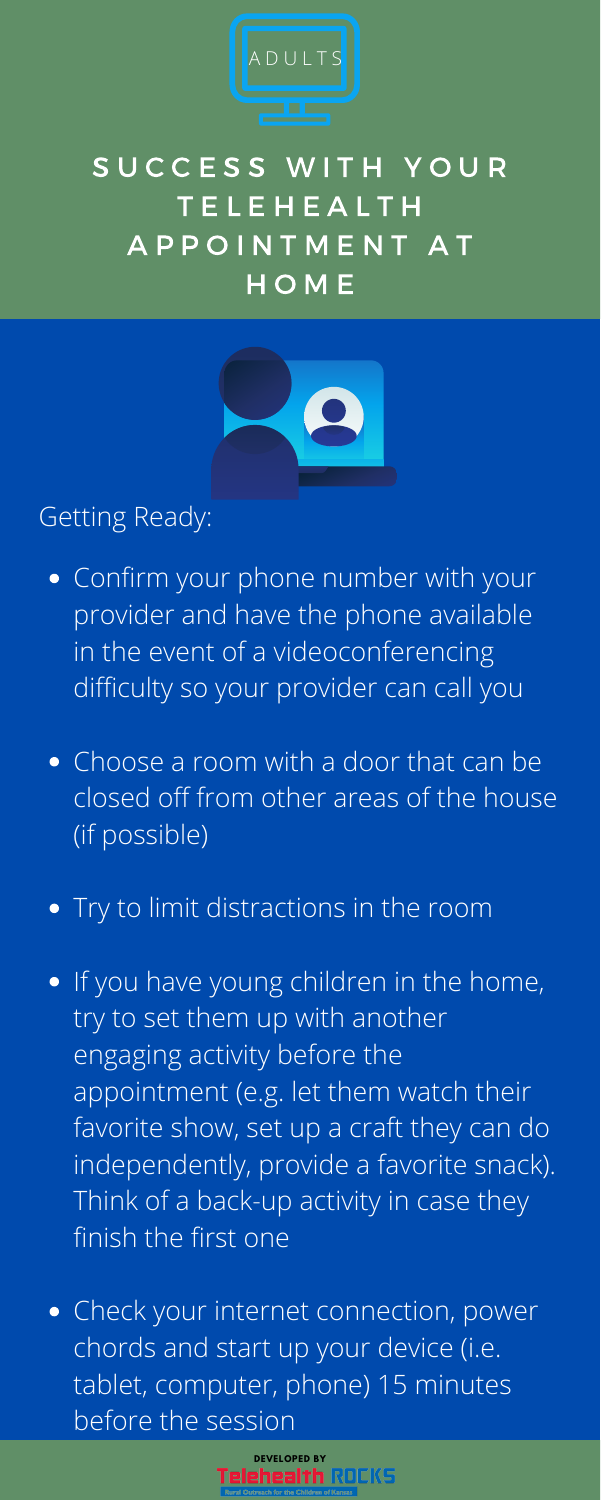- Join the call on time in a quiet, private place (consider use of headphones if needed for privacy concerns)
- Participate and ask questions
- Speak loudly so everyone can hear you
- Place your tablet/phone/computer on a stable surface
- Keep your camera on the entire time
- Make sure you (and any family members attending with you) can be seen on the screen (unless otherwise instructed)
- Mute your tablet/phone/computer to limit distractions
- Be fully present save household chores and other tasks for later
- **Prepare yourself like you are going to an** appointment (e.g., dress in appropriate clothing)
- Have a phone available in the event of a videoconferencing difficulty so your provider can call you
- Communicate with provider if you need to momentarily attend to child or other person you are caring for
- Review back-up plans with your provider and let them know of any crisis concerns at the beginning of each session

## SUCCESS WITH YOUR **TELEHEALTH** A P P O I N T M E N T A T H O M E





# **DO**